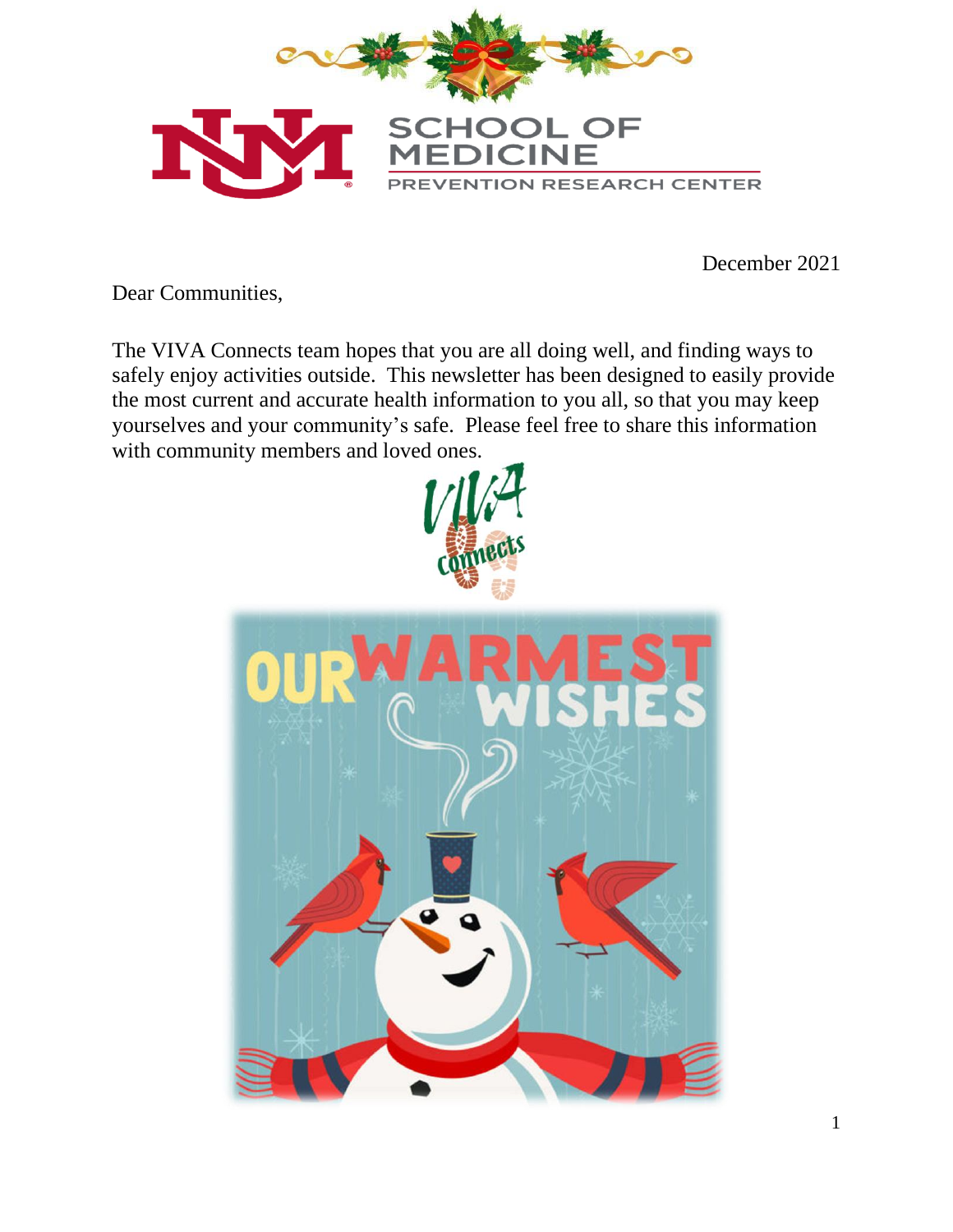



## *This Holiday Season, Give Yourself the Gift of Self Care*

This year has been a whirlwind of change for us all! This holiday season allow yourself to relax and unwind so that you and others around you find greater peace and happiness this December.

Here are some [recommendations](https://www.cdc.gov/mentalhealth/stress-coping/cope-with-stress/index.html) for you to take care of your body and mind:

- 
- Make time for yourself to unwind. Enjoy doing activities that you find relaxing and fun. This can be done alone or with family members, up to you!
- \* Try meditation, yoga, breathing exercises, and stretching. There are lots of helpful phone apps and youtube videos that can help guide you in these practices.
- \* Connect with others who make you feel happy and supported. This can either be done safely with friends and family (please practice [COVID](file:///C:/Users/LFimbel/Downloads/cdc.gov/coronavirus/2019-ncov/prevent-getting-sick/prevention.html)  [recommendations\)](file:///C:/Users/LFimbel/Downloads/cdc.gov/coronavirus/2019-ncov/prevent-getting-sick/prevention.html), or on zoom calls. This can be a great way for you to tell others how you are feeling and help feel connected with others this socially distanced holiday season.
- \* Walking, jogging, hiking, playing sports, and any exercise can help your body feel strong and happy.
- \* Getting plenty of sleep each night helps your body and mind prepare for each day.
- \* Eating healthy and well-balanced meals with grains, vegetables, and fruit helps your body stay healthy.
- \* Visit your health care provider regularly to stay up to date with vaccines, cancer screenings, and other routine check-ups.

For more information, visit [https://www.cdc.gov/mentalhealth/stress-coping/cope-with](https://www.cdc.gov/mentalhealth/stress-coping/cope-with-stress/index.html)[stress/index.html](https://www.cdc.gov/mentalhealth/stress-coping/cope-with-stress/index.html)



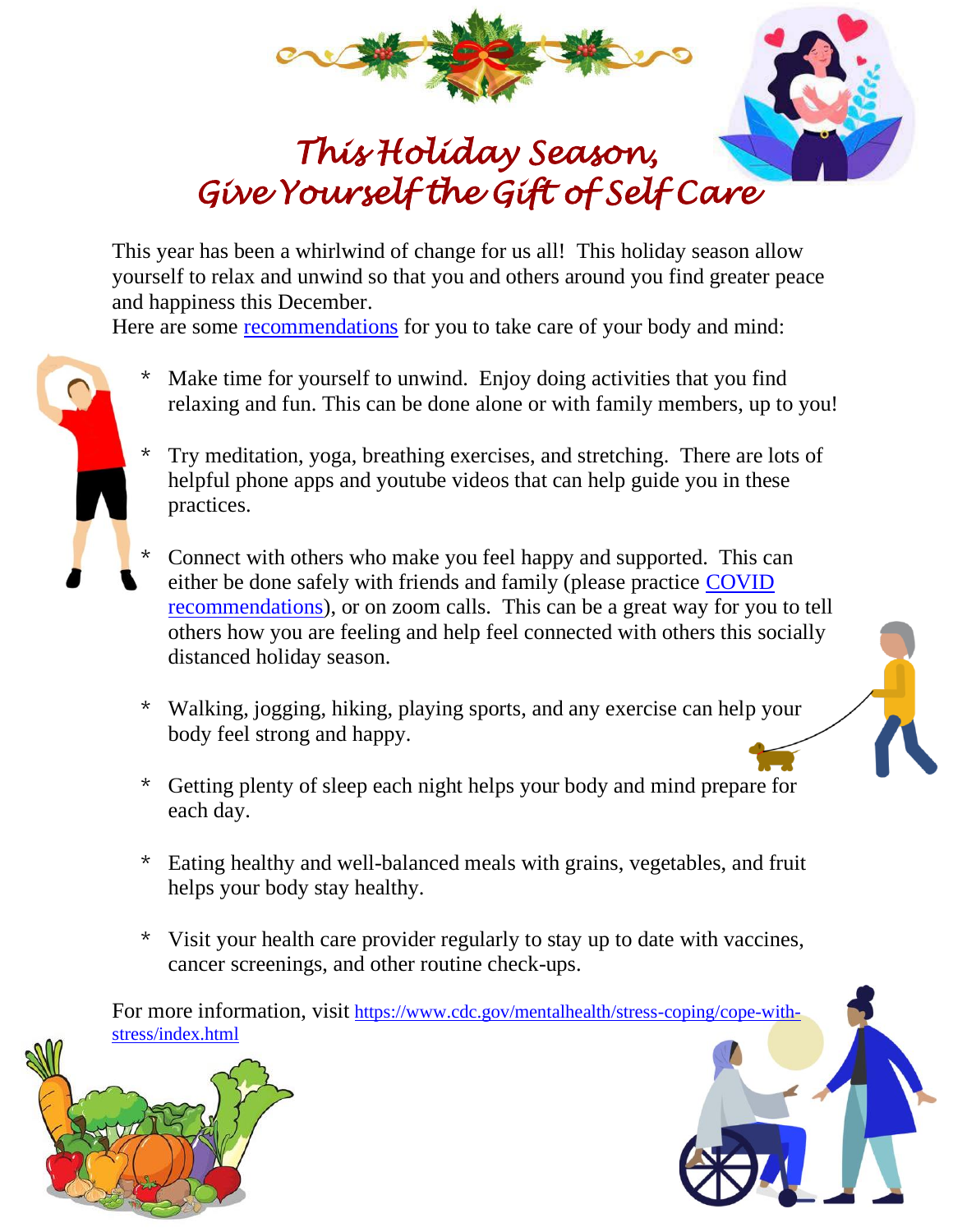

## *Community Highlight: Silver City Bike Repair Stations*

Martyn Pearson (owner of Gila Hike and Bike, member of Town of Silver City Trails and Open Space Advisory Committee, mountain biking enthusiast, and mountain biker) first brought the Dero Bicycle Repair Kits to our attention during the first VIVA Connects project on Boston Hill. As we were installing new trails and specific mountain biking loops on Boston Hill, it made good sense to invest in the installation of a repair station. Now that the station is installed and being used, we are not disappointed in the investment made.

*"As a mountain biker, there are several pre-ride checks I should perform before I ride my bike. Unfortunately for my bike (and sometimes for my well-being), I'm often far too excited about riding to complete those check outs at home. With a built-in pump, work stand and a selection of handy tools, a Dero Fixit located at the trailhead allows me to check my bike quickly and conveniently before I ride. It's also worth noting that nothing makes me feel more welcome at a new mountain bike location than having my trailhead needs met. A Dero stand located close to where I park, next to a kiosk with a clear map, starts my mountain biking experience off on the right foot!" – Martyn Pearson*